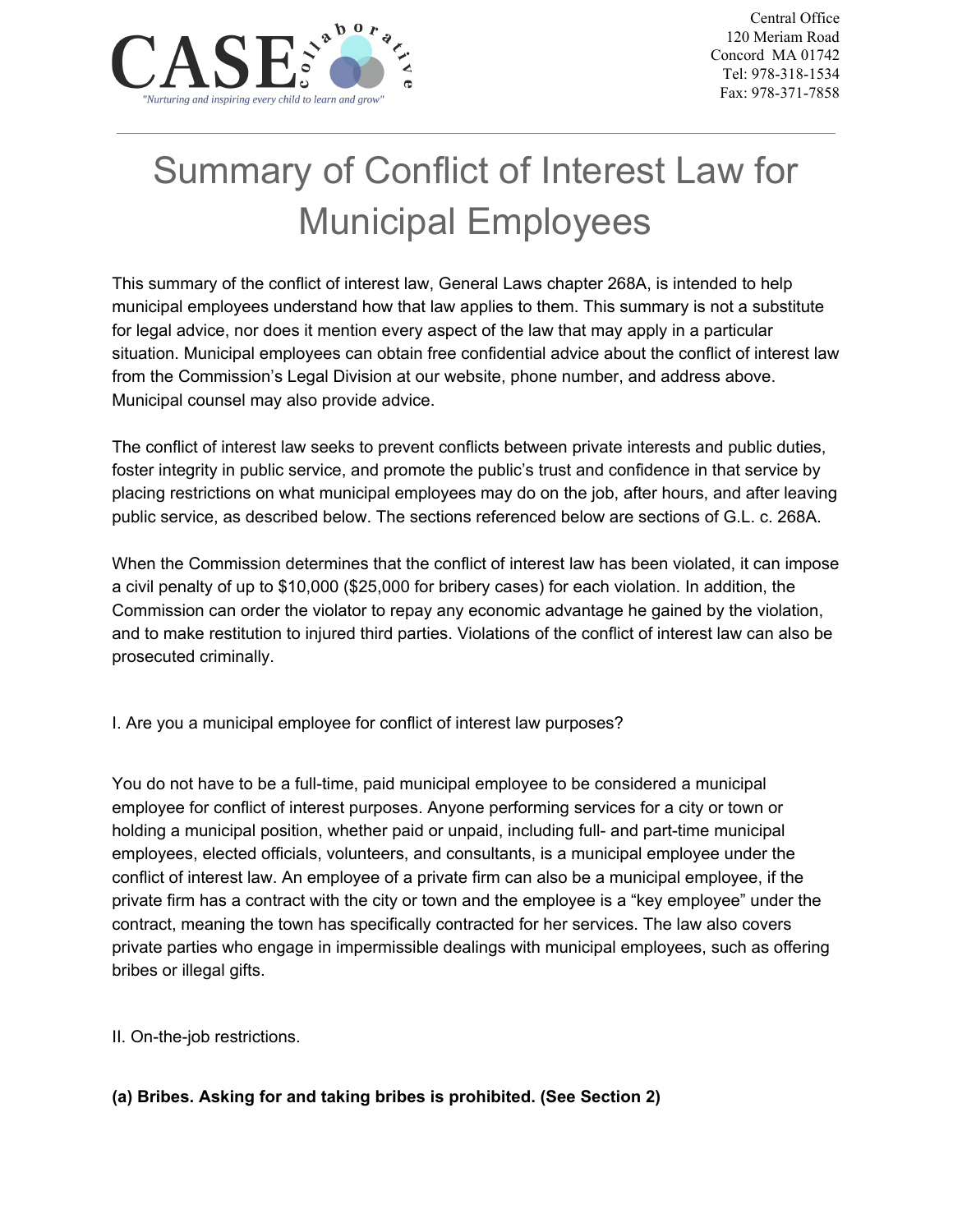

A bribe is anything of value corruptly received by a municipal employee in exchange for the employee being influenced in his official actions. Giving, offering, receiving, or asking for a bribe is illegal.

Bribes are more serious than illegal gifts because they involve corrupt intent. In other words, the municipal employee intends to sell his office by agreeing to do or not do some official act, and the giver intends to influence him to do so. Bribes of any value are illegal.

## **(b) Gifts and gratuities. Asking for or accepting a gift because of your official position, or because of something you can do or have done in your official position, is prohibited. (See Sections 3, 23(b)(2), and 26)**

Municipal employees may not accept gifts and gratuities valued at \$50 or more given to influence their official actions or because of their official position. Accepting a gift intended to reward past official action or to bring about future official action is illegal, as is giving such gifts. Accepting a gift given to you because of the municipal position you hold is also illegal. Meals, entertainment event tickets, golf, gift baskets, and payment of travel expenses can all be illegal gifts if given in connection with official action or position, as can anything worth \$50 or more. A number of smaller gifts together worth \$50 or more may also violate these sections.

*Example of violation*: A town administrator accepts reduced rental payments from developers.

*Example of violation*: A developer offers a ski trip to a school district employee who oversees the developer's work for the school district.

**Regulatory exemptions**. There are situations in which a municipal employee's receipt of a gift does not present a genuine risk of a conflict of interest, and may in fact advance the public interest. The Commission has created exemptions permitting giving and receiving gifts in these situations. One commonly used exemption permits municipal employees to accept payment of travel-related expenses when doing so advances a public purpose. Another commonly used exemption permits municipal employees to accept payment of costs involved in attendance at educational and training programs. Other exemptions are listed on the Commission's website.

*Example where there is no violation*: A fire truck manufacturer offers to pay the travel expenses of a fire chief to a trade show where the chief can examine various kinds of fire- fighting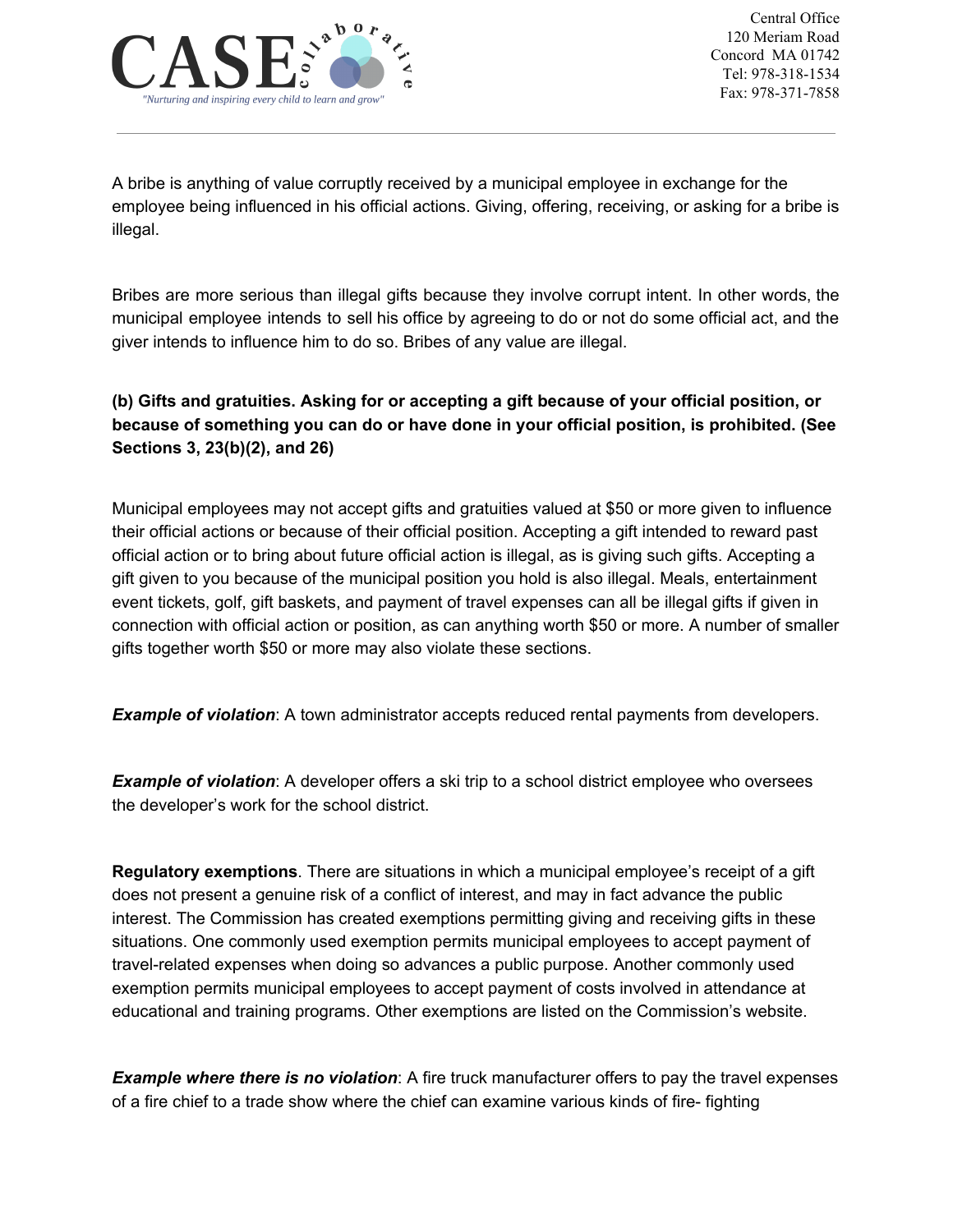

equipment that the town may purchase. The chief fills out a disclosure form and obtains prior approval from his appointing authority.

*Example where there is no violation*: A town treasurer attends a two-day annual school featuring multiple substantive seminars on issues relevant to treasurers. The annual school is paid for in part by banks that do business with town treasurers. The treasurer is only required to make a disclosure if one of the sponsoring banks has official business before her in the six months before or after the annual school.

## **(c) Misuse of position. Using your official position to get something you are not entitled to, or to get someone else something they are not entitled to, is prohibited. Causing someone else to do these things is also prohibited. (See Sections 23(b)(2) and 26)**

A municipal employee may not use her official position to get something worth \$50 or more that would not be properly available to other similarly situated individuals. Similarly, a municipal employee may not use her official position to get something worth \$50 or more for someone else that would not be properly available to other similarly situated individuals. Causing someone else to do these things is also prohibited.

**Example of violation**: A full-time town employee writes a novel on work time, using her office computer, and directing her secretary to proofread the draft.

*Example of violation*: A city councilor directs subordinates to drive the councilor's wife to and from the grocery store.

*Example of violation*: A mayor avoids a speeding ticket by asking the police officer who stops him, "Do you know who I am?" and showing his municipal I.D.

## **(d) Self-dealing and nepotism. Participating as a municipal employee in a matter in which you, your immediate family, your business organization, or your future employer has a financial interest is prohibited. (See Section 19)**

A municipal employee may not participate in any particular matter in which he or a member of his immediate family (parents, children, siblings, spouse, and spouse's parents, children, and siblings) has a financial interest. He also may not participate in any particular matter in which a prospective employer, or a business organization of which he is a director, officer, trustee, or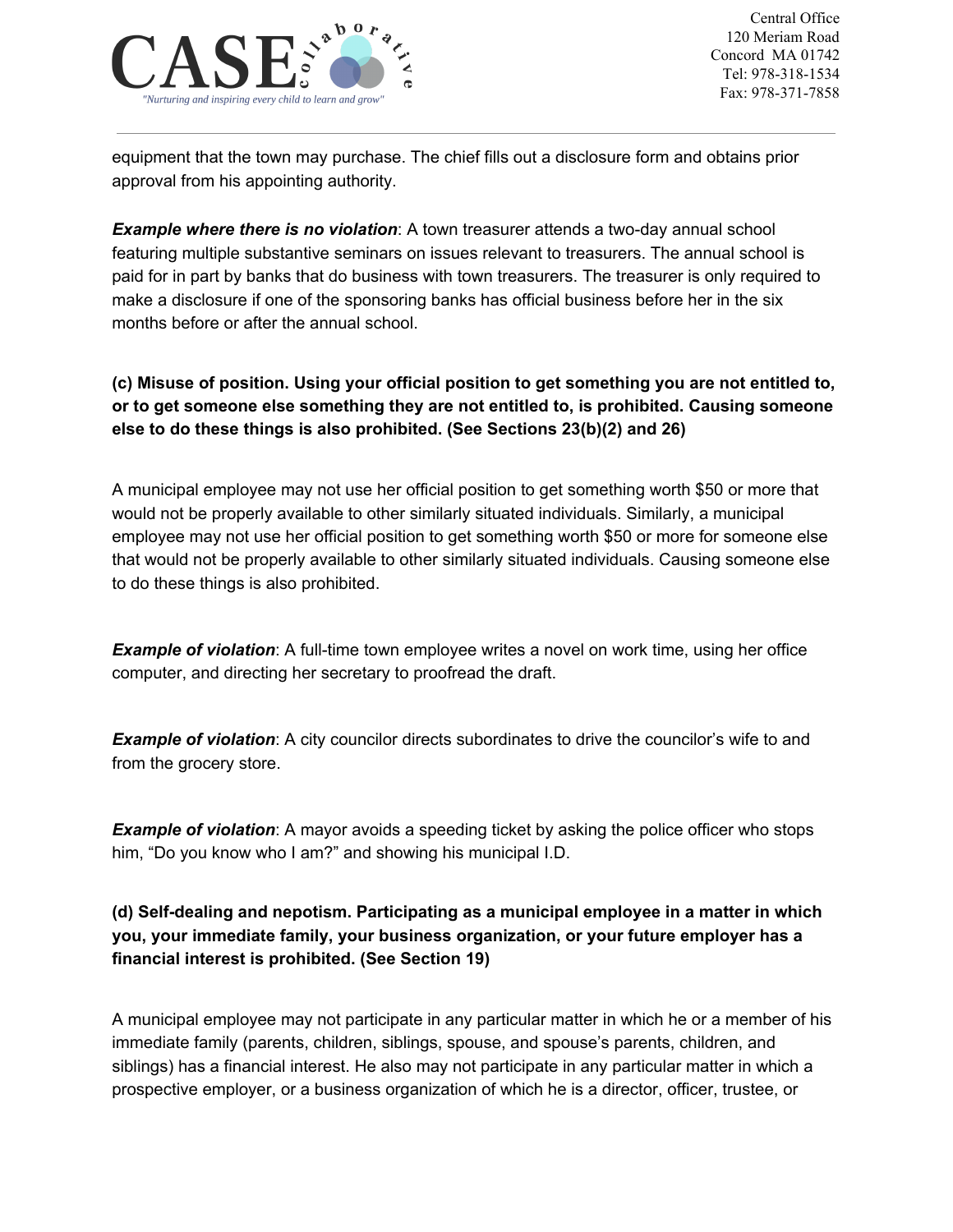

employee has a financial interest. Participation includes discussing as well as voting on a matter, and delegating a matter to someone else.

A financial interest may create a conflict of interest whether it is large or small, and positive or negative. In other words, it does not matter if a lot of money is involved or only a little. It also does not matter if you are putting money into your pocket or taking it out. If you, your immediate family, your business, or your employer have or has a financial interest in a matter, you may not participate. The financial interest must be direct and immediate or reasonably foreseeable to create a conflict. Financial interests which are remote, speculative or not sufficiently identifiable do not create conflicts.

**Example of violation**: A school committee member's wife is a teacher in the town's public schools. The school committee member votes on the budget line item for teachers' salaries.

*Example of violation*: A member of a town affordable housing committee is also the director of a non-profit housing development corporation. The non-profit makes an application to the committee, and the member/director participates in the discussion.

*Example:* A planning board member lives next door to property where a developer plans to construct a new building. Because the planning board member owns abutting property, he is presumed to have a financial interest in the matter. He cannot participate unless he provides the State Ethics Commission with an opinion from a qualified independent appraiser that the new construction will not affect his financial interest.

In many cases, where not otherwise required to participate, a municipal employee may comply with the law by simply not participating in the particular matter in which she has a financial interest. She need not give a reason for not participating.

There are several exemptions to this section of the law. An appointed municipal employee may file a written disclosure about the financial interest with his appointing authority, and seek permission to participate notwithstanding the conflict. The appointing authority may grant written permission if she determines that the financial interest in question is not so substantial that it is likely to affect the integrity of his services to the municipality. Participating without disclosing the financial interest is a violation. Elected employees cannot use the disclosure procedure because they have no appointing authority.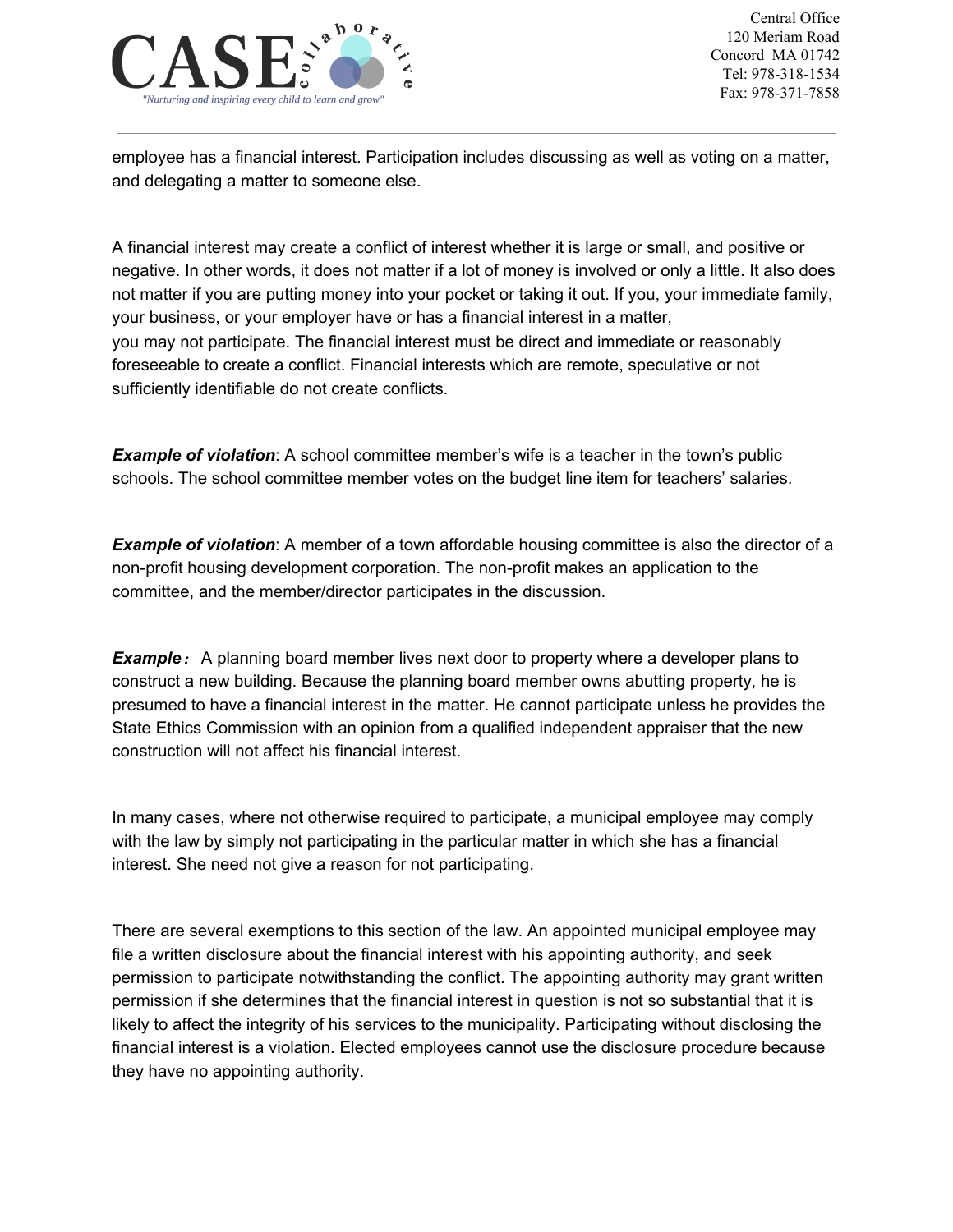

*Example where there is no violation*: An appointed member of the town zoning advisory committee, which will review and recommend changes to the town's by-laws with regard to a commercial district, is a partner at a company that owns commercial property in the district. Prior to participating in any committee discussions, the member files a disclosure with the zoning board of appeals that appointed him to his position, and that board gives him a written determination authorizing his participation, despite his company's financial interest. There is no violation.

There is also an exemption for both appointed and elected employees where the employee's task is to address a matter of general policy and the employee's financial interest is shared with a substantial portion (generally 10% or more) of the town's population, such as, for instance, a financial interest in real estate tax rates or municipal utility rates.

**(e) False claims. Presenting a false claim to your employer for a payment or benefit is prohibited, and causing someone else to do so is also prohibited. (See Sections 23(b)(4) and 26)**

A municipal employee may not present a false or fraudulent claim to his employer for any payment or benefit worth \$50 or more, or cause another person to do so.

*Example of violation*: A public works director directs his secretary to fill out time sheets to show him as present at work on days when he was skiing.

## **(f) Appearance of conflict. Acting in a manner that would make a reasonable person think you can be improperly influenced is prohibited. (See Section 23(b)(3))**

A municipal employee may not act in a manner that would cause a reasonable person to think that she would show favor toward someone or that she can be improperly influenced. Section 23(b)(3) requires a municipal employee to consider whether her relationships and affiliations could prevent her from acting fairly and objectively when she performs her duties for a city or town. If she cannot be fair and objective because of a relationship or affiliation, she should not perform her duties. However, a municipal employee, whether elected or appointed, can avoid violating this provision by making a public disclosure of the facts. An appointed employee must make the disclosure in writing to his appointing official.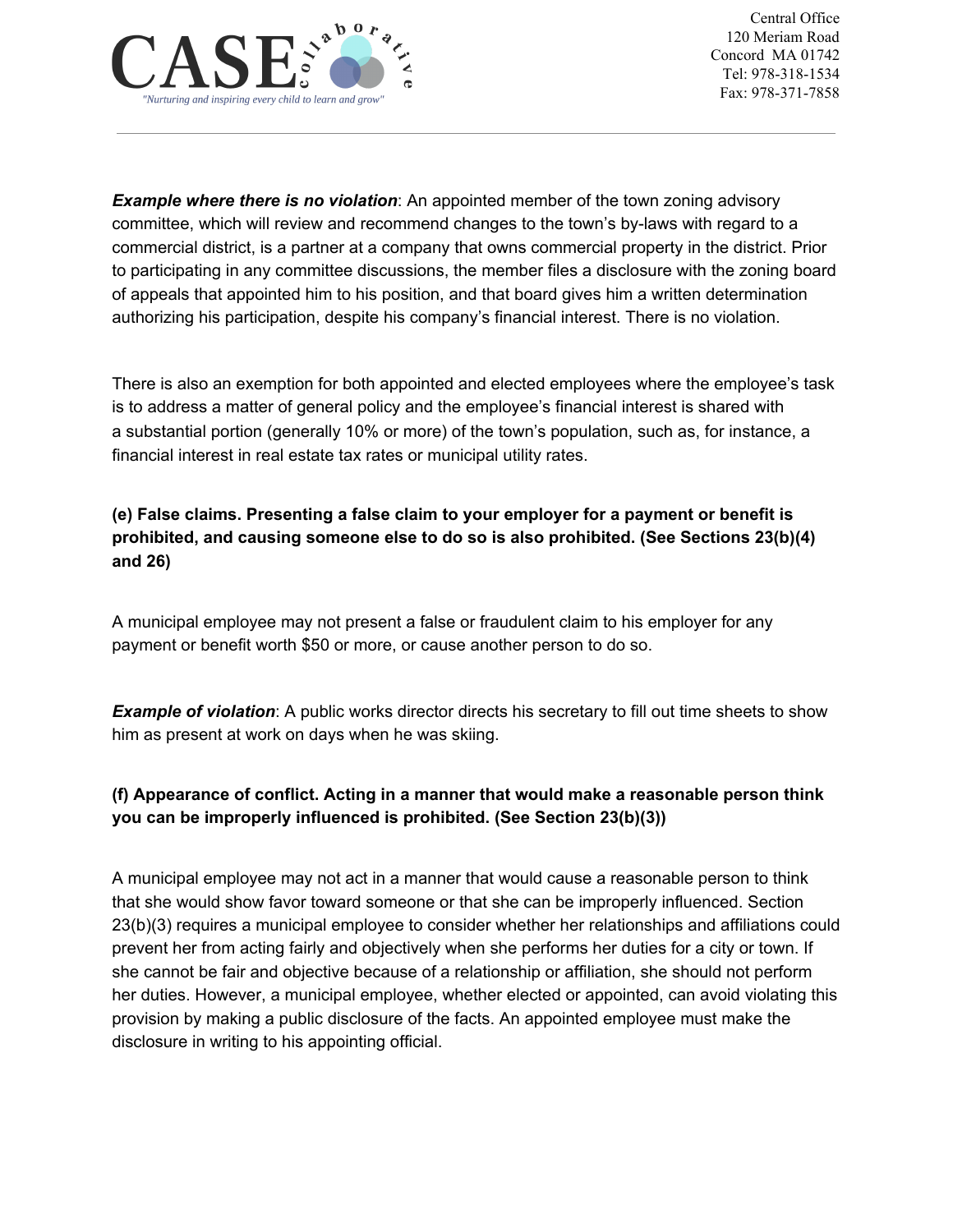

*Example where there is no violation*: A developer who is the cousin of the chair of the conservation commission has filed an application with the commission. A reasonable person could conclude that the chair might favor her cousin. The chair files a written disclosure with her appointing authority explaining her relationship with her cousin prior to the meeting at which the application will be considered. There is no violation of Sec. 23(b)(3).

## **(g) Confidential information. Improperly disclosing or personally using confidential information obtained through your job is prohibited. (See Section 23(c))**

Municipal employees may not improperly disclose confidential information, or make personal use of non-public information they acquired in the course of their official duties to further their personal interests.

III. After-hours restrictions.

## **(a) Taking a second paid job that conflicts with the duties of your municipal job is prohibited. (See Section 23(b)(1))**

A municipal employee may not accept other paid employment if the responsibilities of the second job are incompatible with his or her municipal job.

*Example*: A police officer may not work as a paid private security guard in the town where he serves because the demands of his private employment would conflict with his duties as a police officer.

**(b) Divided loyalties. Receiving pay from anyone other than the city or town to work on a matter involving the city or town is prohibited. Acting as agent or attorney for anyone other** than the city or town in a matter involving the city or town is also prohibited whether or not **you are paid. (See Sec. 17)**

Because cities and towns are entitled to the undivided loyalty of their employees, a municipal employee may not be paid by other people and organizations in relation to a matter if the city or town has an interest in the matter. In addition, a municipal employee may not act on behalf of other people and organizations or act as an attorney for other people and organizations in which the town has an interest. Acting as agent includes contacting the municipality in person, by phone,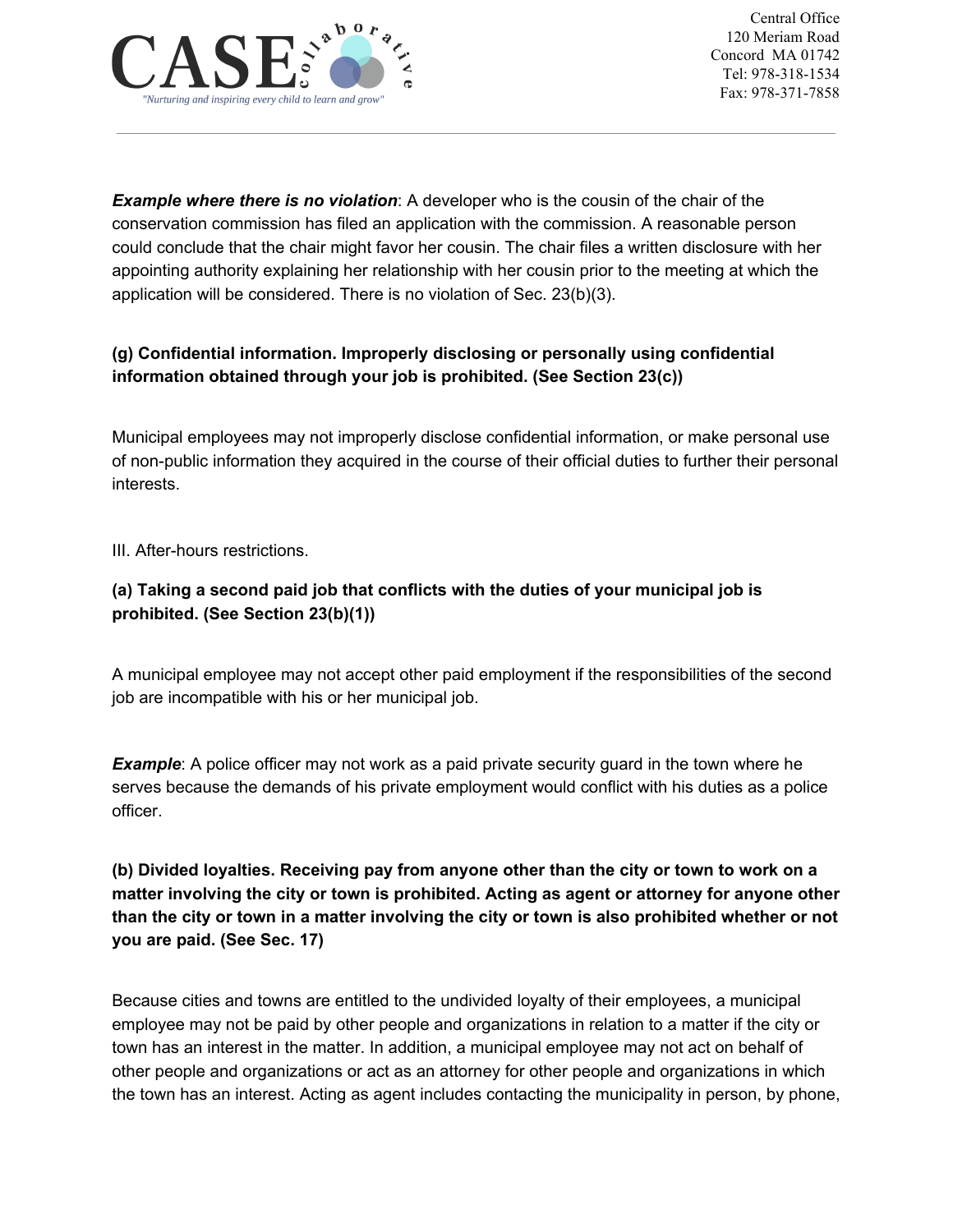

or in writing; acting as a liaison; providing documents to the city or town; and serving as spokesman.

A municipal employee may always represent his own personal interests, even before his own municipal agency or board, on the same terms and conditions that other similarly situated members of the public would be allowed to do so. A municipal employee may also apply for building and related permits on behalf of someone else and be paid for doing so, unless he works for the permitting agency, or an agency which regulates the permitting agency.

*Example* of *violation*: A full-time health agent submits a septic system plan that she has prepared for a private client to the town's board of health.

*Example of violation*: A planning board member represents a private client before the board of selectmen on a request that town meeting consider rezoning the client's property.

While many municipal employees earn their livelihood in municipal jobs, some municipal employees volunteer their time to provide services to the town or receive small stipends. Others, such as a private attorney who provides legal services to a town as needed, may serve in a position in which they may have other personal or private employment during normal working hours. In recognition of the need not to unduly restrict the ability of town volunteers and part-time employees to earn a living, the law is less restrictive for "special" municipal employees than for other municipal employees.

The status of "special" municipal employee has to be assigned to a municipal position by vote of the board of selectmen, city council, or similar body. A position is eligible to be designated as "special" if it is unpaid, or if it is part-time and the employee is allowed to have another job during normal working hours, or if the employee was not paid for working more than 800 hours during the preceding 365 days. It is the position that is designated as "special" and not the person or persons holding the position. Selectmen in towns of 10,000 or fewer are automatically "special"; selectman in larger towns cannot be "specials."

If a municipal position has been designated as "special," an employee holding that position may be paid by others, act on behalf of others, and act as attorney for others with respect to matters before municipal boards other than his own, provided that he has not officially participated in the matter, and the matter is not now, and has not within the past year been, under his official responsibility.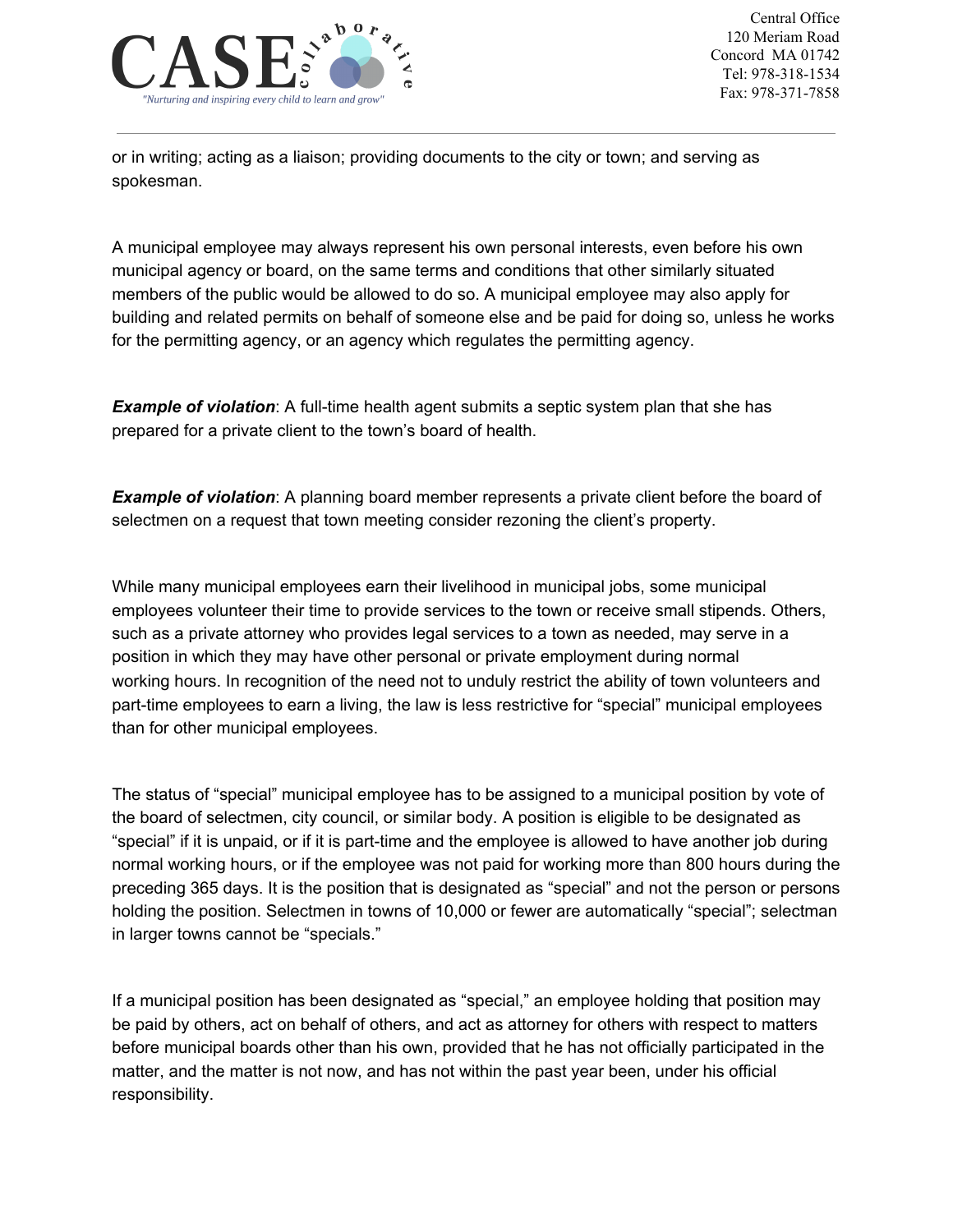

*Example*: A school committee member who has been designated as a special municipal employee appears before the board of health on behalf of a client of his private law practice, on a matter that he has not participated in or had responsibility for as a school committee member. There is no conflict. However, he may not appear before the school committee, or the school department, on behalf of a client because he has official responsibility for any matter that comes before the school committee. This is still the case even if he has recused himself from participating in the matter in his official capacity.

*Example*: A member who sits as an alternate on the conservation commission is a special municipal employee. Under town by-laws, he only has official responsibility for matters assigned to him. He may represent a resident who wants to file an application with the conservation commission as long as the matter is not assigned to him and he will not participate in it.

**(c) Inside track. Being paid by your city or town, directly or indirectly, under some second arrangement in addition to your job is prohibited, unless an exemption applies. (See Section 20)**

A municipal employee generally may not have a financial interest in a municipal contract, including a second municipal job. A municipal employee is also generally prohibited from having an indirect financial interest in a contract that the city or town has with someone else. This provision is intended to prevent municipal employees from having an "inside track" to further financial opportunities.

*Example of violation*: Legal counsel to the town housing authority becomes the acting executive director of the authority, and is paid in both positions.

*Example of violation*: A selectman buys a surplus truck from the town DPW.

*Example of violation*: A full-time secretary for the board of health wants to have a second paid job working part-time for the town library. She will violate Section 20 unless she can meet the requirements of an exemption.

*Example of violation*: A city councilor wants to work for a non-profit that receives funding under a contract with her city. Unless she can satisfy the requirements of an exemption under Section 20,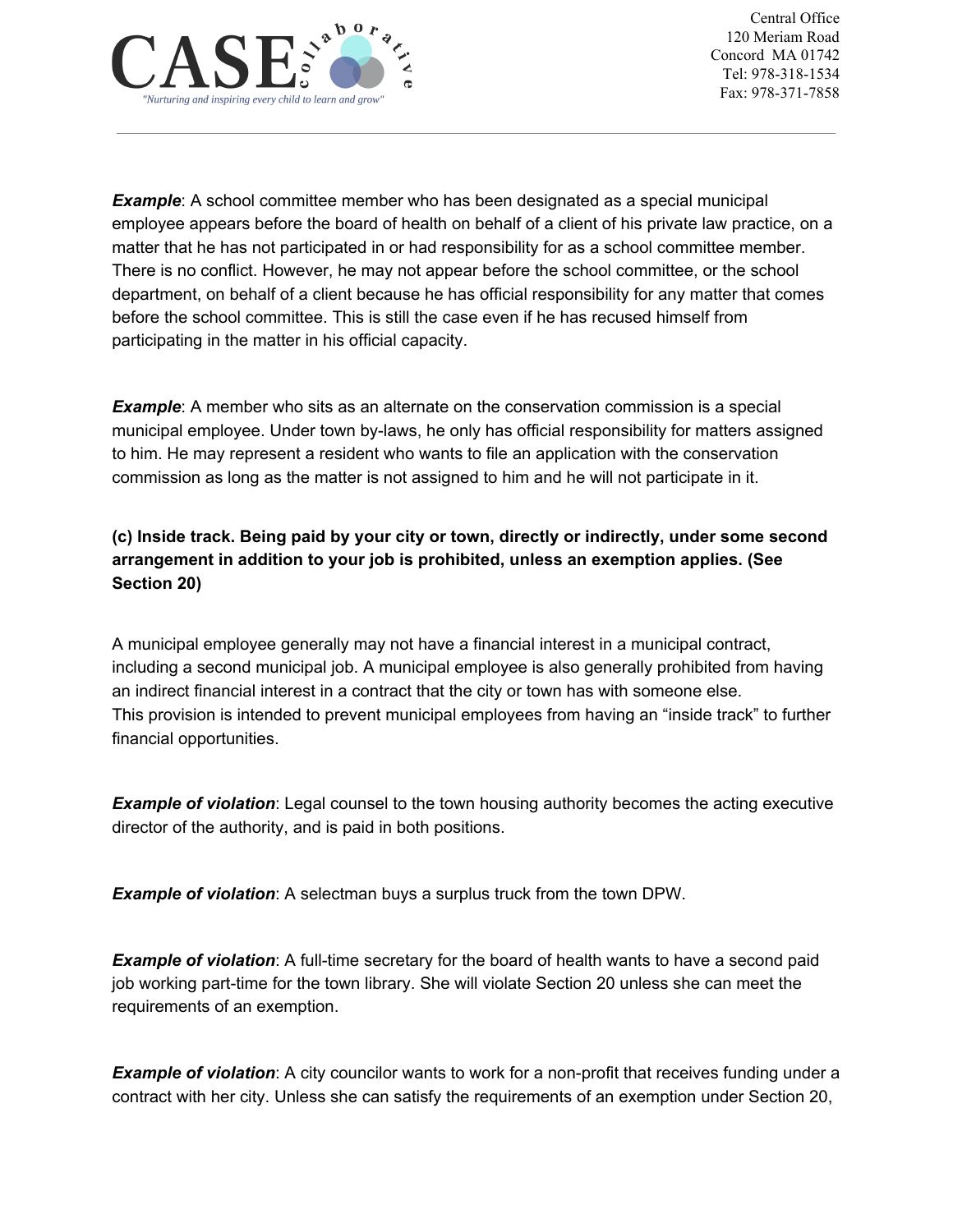

she cannot take the job.

There are numerous exemptions. A municipal employee may hold multiple unpaid or elected positions. Some exemptions apply only to special municipal employees. Specific exemptions may cover serving as an unpaid volunteer in a second town position, housing-related benefits, public safety positions, certain elected positions, small towns, and other specific situations. Please call the Ethics Commission's Legal Division for advice about a specific situation.

IV. After you leave municipal employment. (See Section 18)

## **(a) Forever ban. After you leave your municipal job, you may never work for anyone other than the municipality on a matter that you worked on as a municipal employee.**

If you participated in a matter as a municipal employee, you cannot ever be paid to work on that same matter for anyone other than the municipality, nor may you act for someone else, whether paid or not. The purpose of this restriction is to bar former employees from selling to private interests their familiarity with the facts of particular matters that are of continuing concern to their former municipal employer. The restriction does not prohibit former municipal employees from using the expertise acquired in government service in their subsequent private activities.

**Example of violation**: A former school department employee works for a contractor under a contract that she helped to draft and oversee for the school department.

## **(b) One year cooling-off period. For one year after you leave your municipal job you may not participate in any matter over which you had official responsibility during your last two years of public service.**

Former municipal employees are barred for one year after they leave municipal employment from personally appearing before any agency of the municipality in connection with matters that were under their authority in their prior municipal positions during the two years before they left.

*Example*: An assistant town manager negotiates a three-year contract with a company. The town manager who supervised the assistant, and had official responsibility for the contract but did not participate in negotiating it, leaves her job to work for the company to which the contract was awarded. The former manager may not call or write the town in connection with the company's work on the contract for one year after leaving the town.